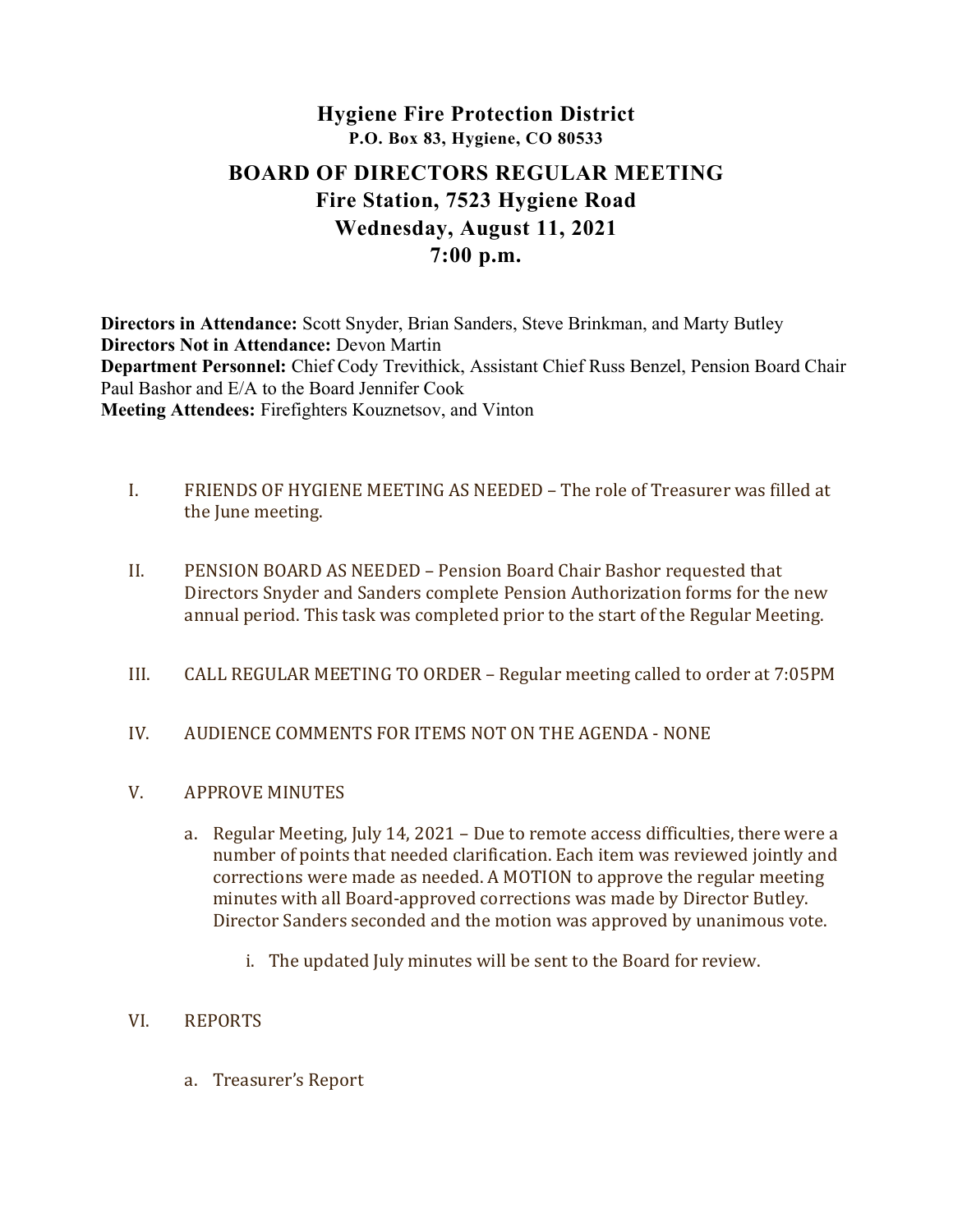- i. The budget-to-actual report was reviewed. Nearly all property tax revenue has been received by this point in the year. Because of high fuel costs, supplies are at  $\sim$ 97% of the amount budgeted for the entire year. Gas prices are high and the trucks are out more for both calls and training, so the extra expense is not abnormal, just over budget.
	- 1. Audit deadline is mid-September. Director Sanders has reached out to our CPA to verify that he has all the information that he needs to complete the audit, and we are hoping to have everything completed by September 1st .
	- 2. Director Sanders is waiting on answers from the Boulder County Assessor about the 5.5% property revenue limit rules.

# b. Secretary's report

i. Dates and Deadlines – Director Martin traveling so no report; election deadlines discussed later as part of Old Business (VII, f)

## c. Chief's Report

- i. Run Data
	- 1. July 2021: there were 30 calls, including 3 for Fire, 13 EMS, 5 motor vehicle accidents (MVA), and 4 Rescues. The average Dispatch-to-en-route times were  $\sim$ 2:11-minutes for HFPD, and  $\sim$ 1:38-minutes for AMR. Over 30 calls, the average en-route-toarrival time for HFPD was  $\sim$ 4:47-minutes. Over 15 calls, the average en-route-to-arrival times for AMR was  $\sim$ 19:58.
	- 2. Activity in the same month a year ago: there were 36 calls in July 2020, with a greater number fire calls (5) and MVA calls (9), the same number of EMS calls (13), and fewer Rescue calls (2) in July last year. Hygiene's average dispatch-to-en-route times in July 2020 were longer  $\left(\frac{2:13}{2}\right)$  than this July, as was the en-route-toarrival time  $({\sim}6:13)$ . AMR's average dispatch-to-en-route time in July 2020 was longer ( $\sim$ 2:05) than this July, but their average enroute-to-arrival time was much shorter  $(\sim 14:26)$ .
	- 3. Out of 14 calls in July, 3 were BLS and 11 ALS.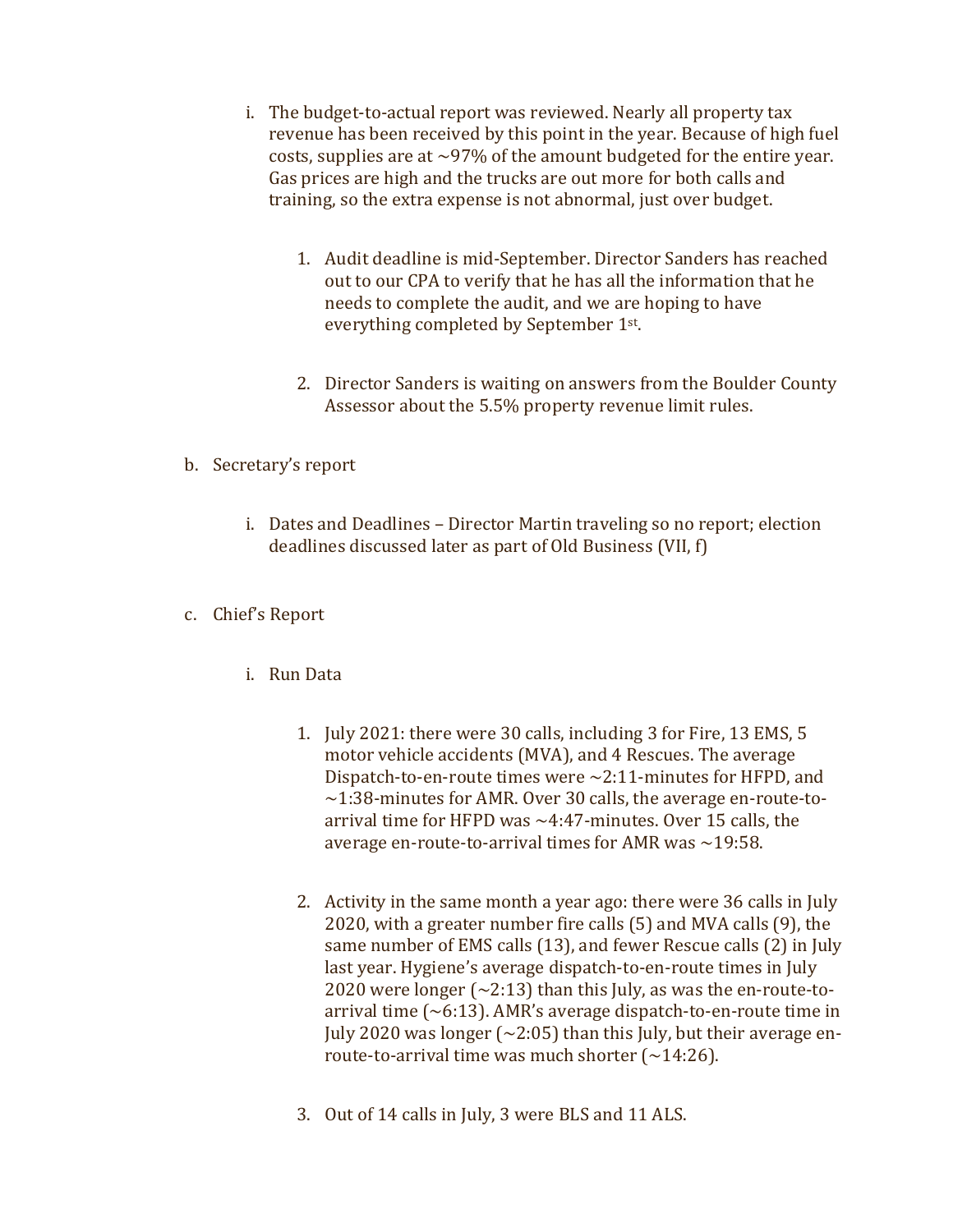- 4. The number of responders per call type in July 2021:
	- Fire calls  $-12$
	- $\bullet$  EMS calls 7
	- $\bullet$  MVA calls 8
	- Rescue calls  $-6$
- 5. Year-to-Date: there have been 193 total calls, including 33 for Fire, 94 EMS, 28 Motor Vehicle Accidents, 8 Rescue, and 6 "Other." (Remaining calls were false alarm, cancelled en-route, etc.) For the year, the average number of responders on fire calls was 7. The average number of responders on EMS calls was 6. The average number of responders on MVA calls was 10. The average number of responders on Rescue calls was 7. The average number of responders on all calls was 7.
- 6. Major Incidents:
	- Aircraft crashes
		- i. 7/10/21 Crash happened on the border between Hygiene's and Longmont's District, so both Departments responded. The joint effort between the two agencies went well, although fuel kept leaking from the plane, making it difficult to put out.
		- ii. 7/18/21 The crash was in Hygiene's District but Longmont was called first. Hygiene was toned way after the fact so minimal additional action was required at that point.
	- Grass Fire A transformer is suspected of starting the fire that burned 10 acres on Table Mountain. Hygiene was called in along with multiple other agencies. It was in Mountain View's District but no one from that Department showed up due to a technology glitch regarding apparatus availability.
	- Lyons Water Rescue Calls It turned out that the victims walked back so ultimately no rescue was necessary.
		- i. 7/4/21
		- ii. 7/7/21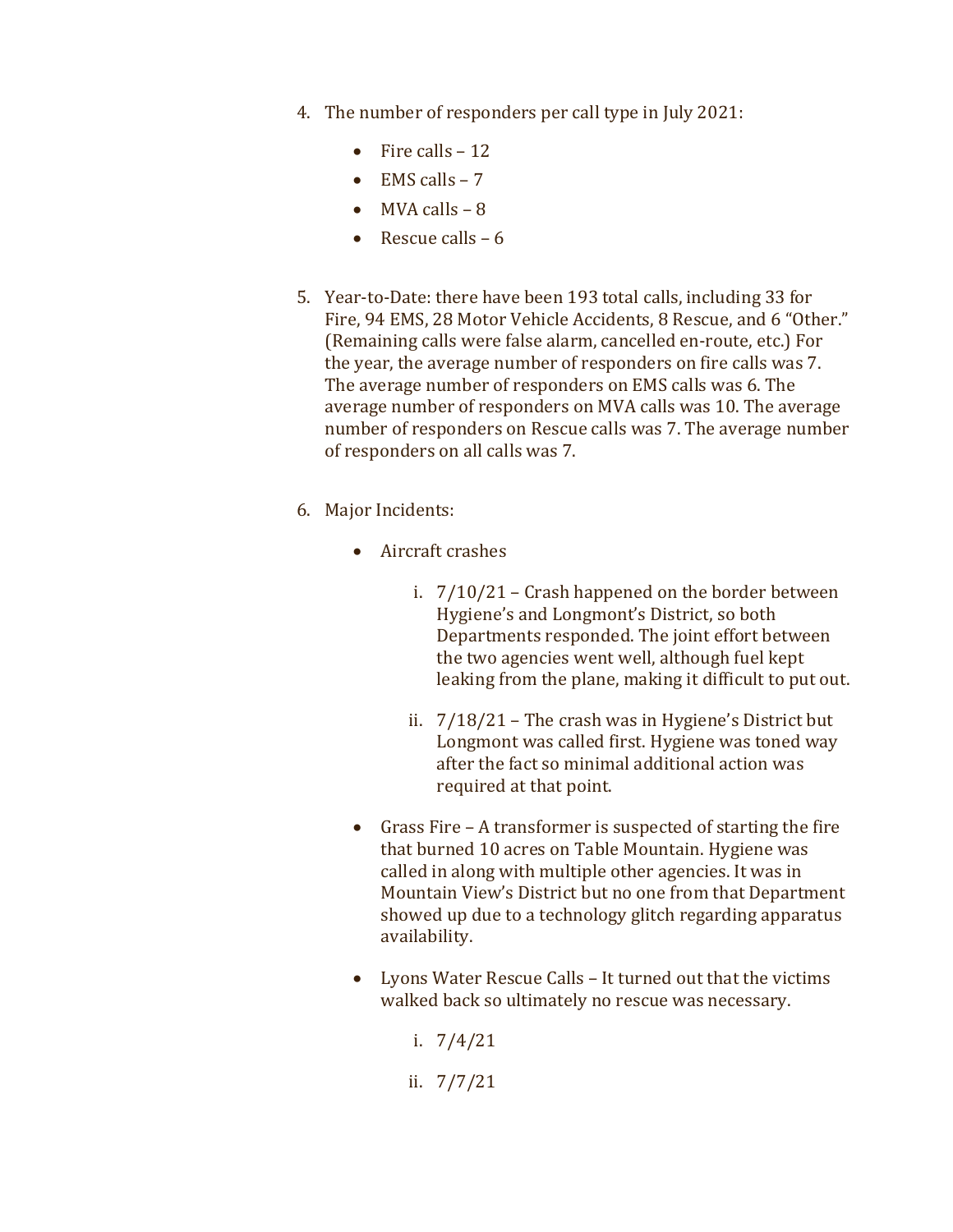- ii. Shift Coverage Assistant Chief Benzel presented shift coverage numbers for July. Good coverage overall last month, with zero missed shifts. There was an average of 3-4 people on every shift, with a minimum of one person and maximum of five. There were 25 shifts (14 day shifts and 11 night shifts) that did not have the requisite two paid members – in addition to Shift Lieutenant – on shift; however, volunteers were often on shift along with the paid members.
	- 1. Four more people just joined the Department and two of them already have already completed most of their certifications. Chief Trevithick credits Hygiene's high-quality training program as the reason that we are attracting dedicated, motivated recruits.
		- Director Sanders will create Hygiene Fire email accounts for the new members.
- iii. Deployments
	- 1. The first deployment was FF Wurzer as single-resource EMT to Rhode Island to administer COVID vaccinations.
	- 2. FF Huff was deployed with 2821 as single-resource to the Muddy Slide fire to manage radio communications.
	- 3. Then FF Wurzer went with another Department as an Engine Boss trainee.
		- One more deployment as an Engine Boss trainee should complete his training. Hopefully he can deploy as Engine Boss with a Hygiene apparatus the next time.
	- 4. FF Huff deployed again as single-resource member with 2821, this time to the Dixie fire.
	- 5. We also have a tender deployed for 21 days on the Crater Ridge fire, which should earn the Department  $\sim$ \$60k.
		- We could earn even more deployment income if we had more apparatus and personnel to spare. If we keep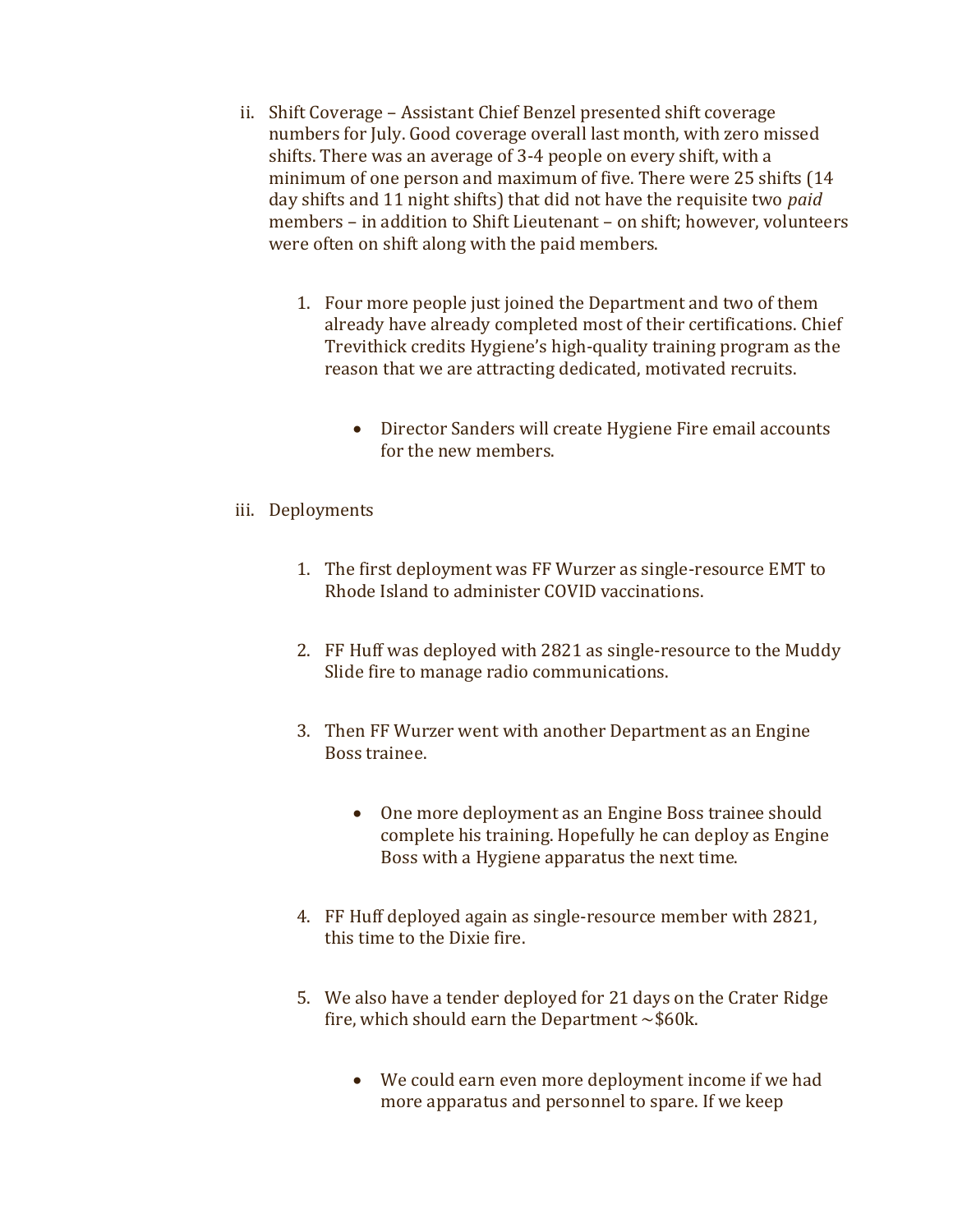deploying at the pace that we are now, we should generate profits similar to last year.

- We might consider switching our tender type to "Supply," rather than "Tactical" in our CRRF agreement, that way only one member needs to go out and they can be a Type 2 Firefighter. It means  $\sim$ \$15/hour less but they don't go off the road and there's less risk for still a decent amount of money.
- iv. Grant Update Since other Districts have joined, the per-District cost for the grant writer has gone down even more. Chief Trevithick reported that the grant application for the radios may actually be complete, or close to it. We're still working on establishing quantity and equipment needs from all the participating Districts in the SCBA grant.
- v. Obligations/restriction for wildland revenue At the July meeting, there was some discussion about where the funds for the Type 6 rebuild came from. Director Sanders thought they were incorporated into the 2020 Operations Budget, while Chief Trevithick thought they were to come out of 2020 deployment income. After consulting with the state and other local Departments, Chief Trevithick reported that there isn't any apparent obligation for wildland revenue. Nevertheless, he expressed the opinion that he would still like the bulk of these profits to be allocated towards supporting current and future deployments.
- vi. Green house lease No update because the landlord is out of the country.
- vii. Create deployment tracking spreadsheet for 2021
	- 1. Chief Trevithick is working on updating the deployment tracking spreadsheet.
		- There was an incident where a member couldn't use the Department credit card to rent a car because his name wasn't on the card. He paid for the rental himself and was reimbursed by the Department and there was some discussion about where the expense should be recognized on the tracking spreadsheet, since it's different from the per diem expense.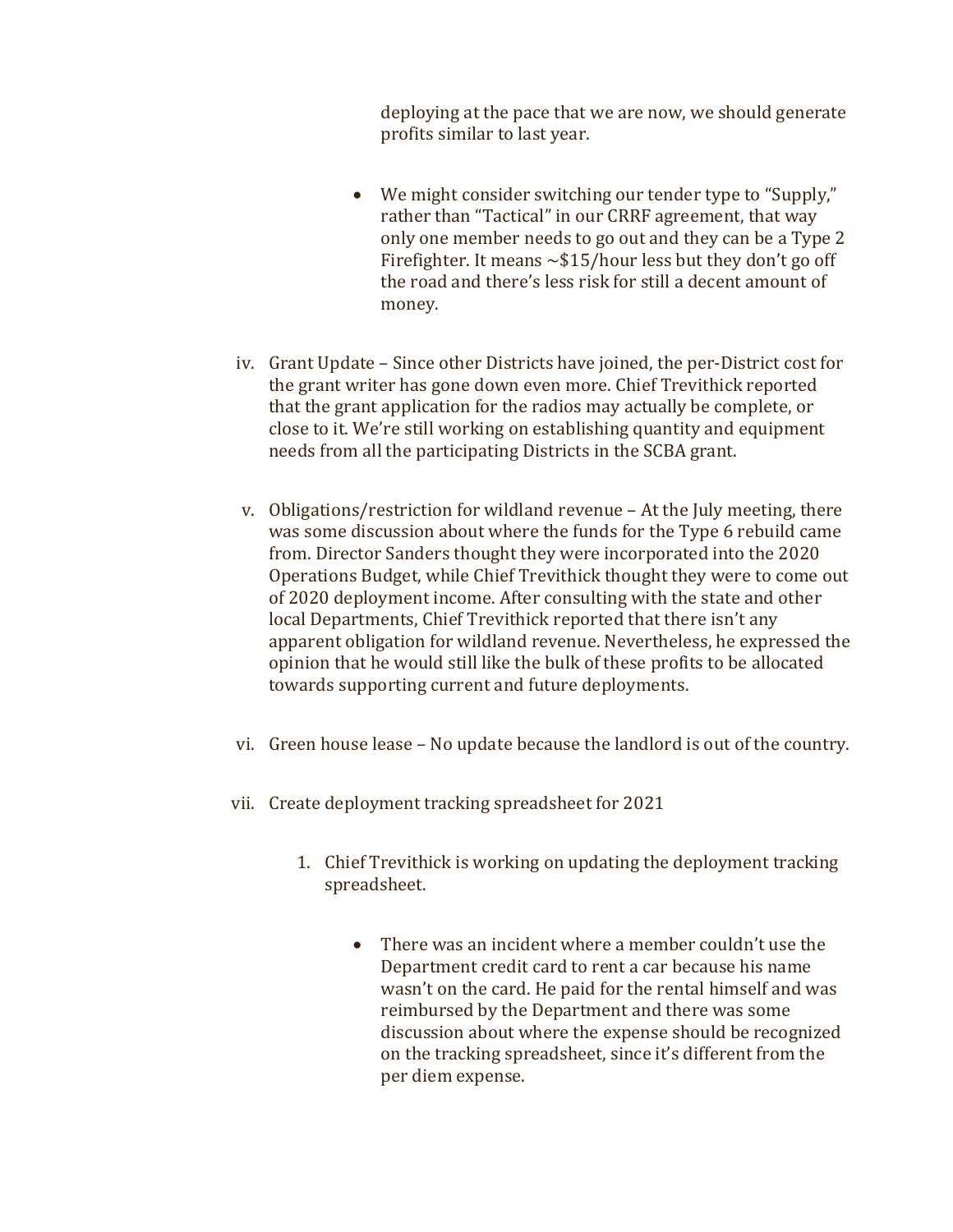- viii. Prepare survey questions for public: what do they expect from the Department – Lyons' Fire Chief Zick is getting his questions together and they will be combined with those of Chief Trevithick. We are not looking for input on how to provide service, but rather what service do District Residents think we should be providing?
	- 1. Chief Trevithick proposed creating an editable Google Sheet so that all the board members can submit questions to include on the survey, and/or for independent distribution.
	- 2. We would like to get the survey out sooner than later, with the objective of having responses by the end of August. This would allow us to review the results in advance of the mill levy election issue.
	- ix. Finalize goals and costs for long-term planning Director Snyder and Chief Trevithick will continue to work on accumulating this information.
	- x. Other Issues & Opportunities
		- 1. The new Type 6 was sent out to have decals put on it but the new 2831 is now back in service. The cab and chassis of the old 2831 can be sold, now that the new one is fully in service. A MOTION to sell the old truck was made by Director Brinkman. Director Sanders seconded and the motion was approved by unanimous vote. Director Snyder suggested \$10k as an initial asking price; Assistant Chief Benzel proposed starting at \$15k. Chief Trevithick will post the sale online.

# VII. OLD BUSINESS

a. Hygiene/Lyons Report – We've received the financial comparisons of the two Districts and the study results were discussed. Respectively, Hygiene appears less financially stable than Lyons based on their current mill levies. Both Districts have similar revenue streams from property tax revenue, but Hygiene is projected to have higher long-term expenditures, cutting into reserves starting in 2024. Most Board Members felt that the study seemed too narrow to give a complete picture, and that the report did little more than parallel the information that Director Sanders had already put together.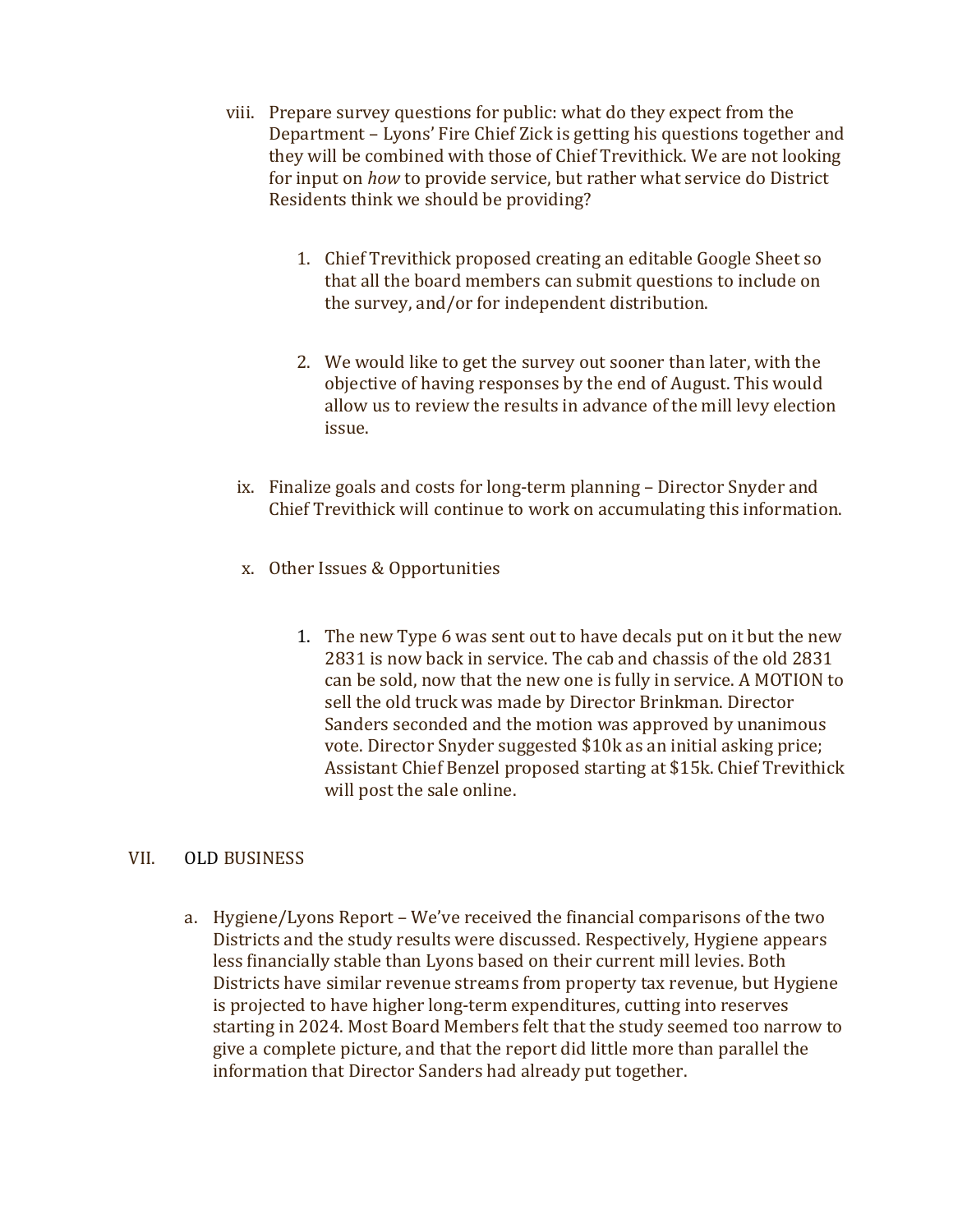- i. It was unclear whether the information received is the complete/final report, or whether this is just the first "chapter" within an ultimately more comprehensive study.
- ii. The next step is to set up a joint meeting so that that analyst can present his findings to the Board Members of both Districts and they can ask questions about his methods and assumptions.
- b. Get-together on August 14th at noon Assistant Chief Benzel has taken care of pretty much all of the food, games, and transportation logistics.
	- i. Director Butley encouraged people to bring lawn chairs to ensure that there are enough places to sit.
- c. Steak Dinner Friday, September  $17<sup>th</sup>$  Chief Trevithick will put up a sheet for people to sign up to bring sides, desserts, etc. The only deadline is to order the steaks. Pension Board Chair Bashor will invite the retirees. Chief Trevithick will contact Director Martin about possibly putting together a flyer to send to the retirees.
- d. Open House at the Fire Station in October We need to have the public survey results before the open house and should try to get the mill levy flyer out in early October. It was suggested that we combine the flyer with the invitation to the open house.
	- i. The event will be held at the Stations so that the attendees can see what it looks like; they can tour the bays, sleeping accommodations, etc.
- e. Above-ground septic alternatives No report because Director Martin was not at the meeting.
- f. Election Director Butley notified Boulder County tomorrow of our interest in adding a mill levy increase to the November ballot. Director Butley will serve as Hygiene's Election Official, but Boulder County is officially the DEO because they're running the election, we're just adding our issue onto it.
	- 1. Next step is to update the map of our District Boundary lines. Director Butley emailed the tax assessor but they need a list of changes for the past two years. He got the information from out attorney and sent it on to the assessor. We were supposed to have received a copy of the new map by the end of the month. Director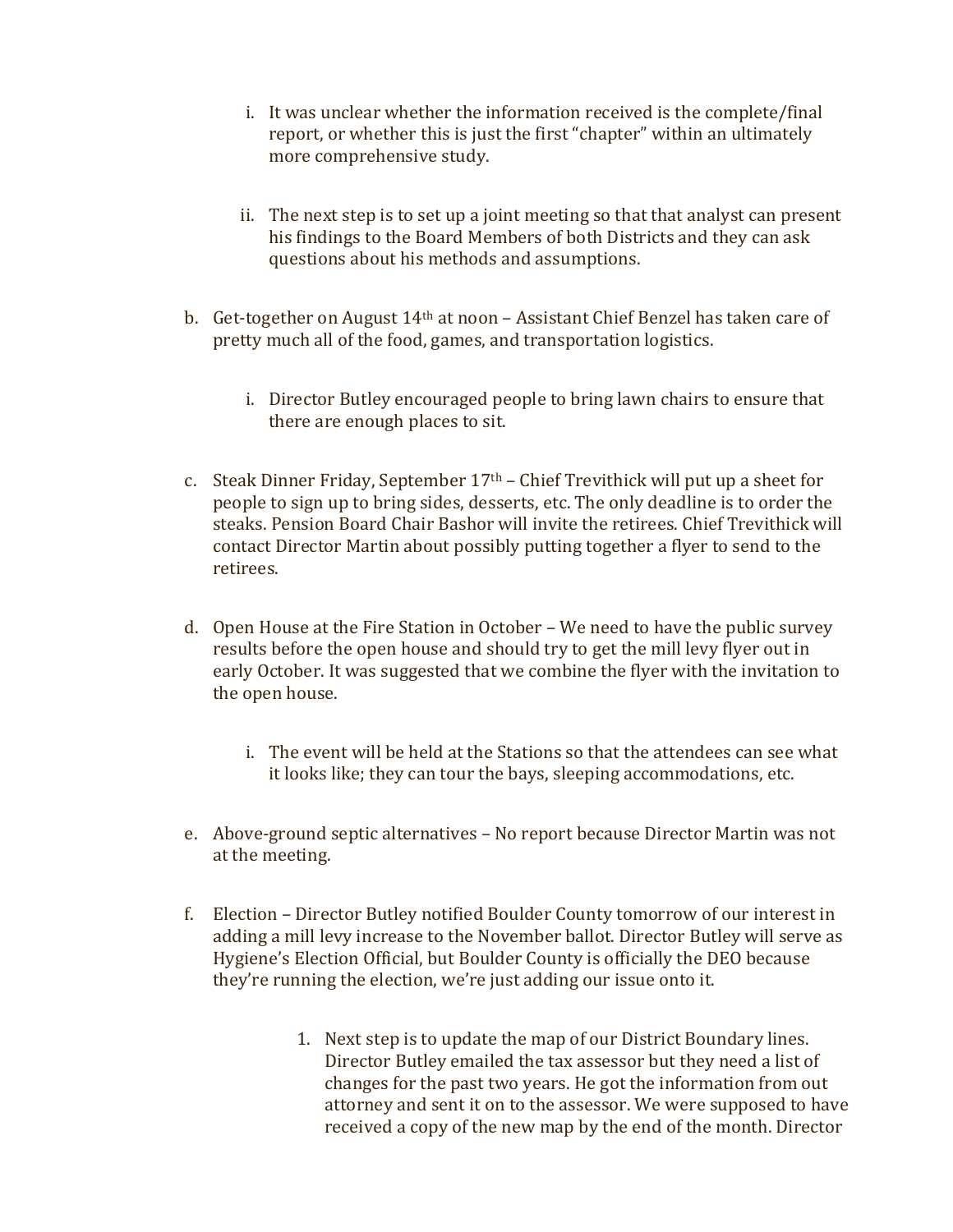Butley hasn't gotten anything yet, but, when he spoke to Boulder County, they confirmed that they have an updated District map on file so that task seems to be completed.

- 2. We have to certify the ballot content by September 3rd. Director Butley will reference the language used for the last mill levy increase to develop the content for this election.
	- According to TABOR rules, we must list pro and con statements for raising our mill levy We need to figure out a way to solicit feedback from the public to develop these arguments. This could be included on a mill levy flyer handout, and/or as part of the town hall meeting.
		- i. All pro/con statement for TABOR ballot issues must be filed with Boulder County by 12PM on September 17<sup>th</sup>.
		- ii. Our mill levy is the lowest of all adjoining Districts. Lyons is the next lowest at 12.16, Berthoud 13.85, and Mountain View is the highest at 16.75.
	- We may also need to show the average property tax increase for District residents. Director Butley stated the we need to confirm this number with Lyons Gaddis to be certain of the information. Once verified, Director Sanders suggested that we also include the average increase on the flyer.
	- Ballot content will be discussed in a special meeting.
- ii. Anticipated Cost of Operations
	- 1. Director Sanders presented the latest version of the Income Planning spreadsheet and reviewed the status of tasks that were assigned to the Board Members. Most assignments have been completed.
		- We will get a cost estimate when Boulder County starts to print the ballots. The expense is allocated based on District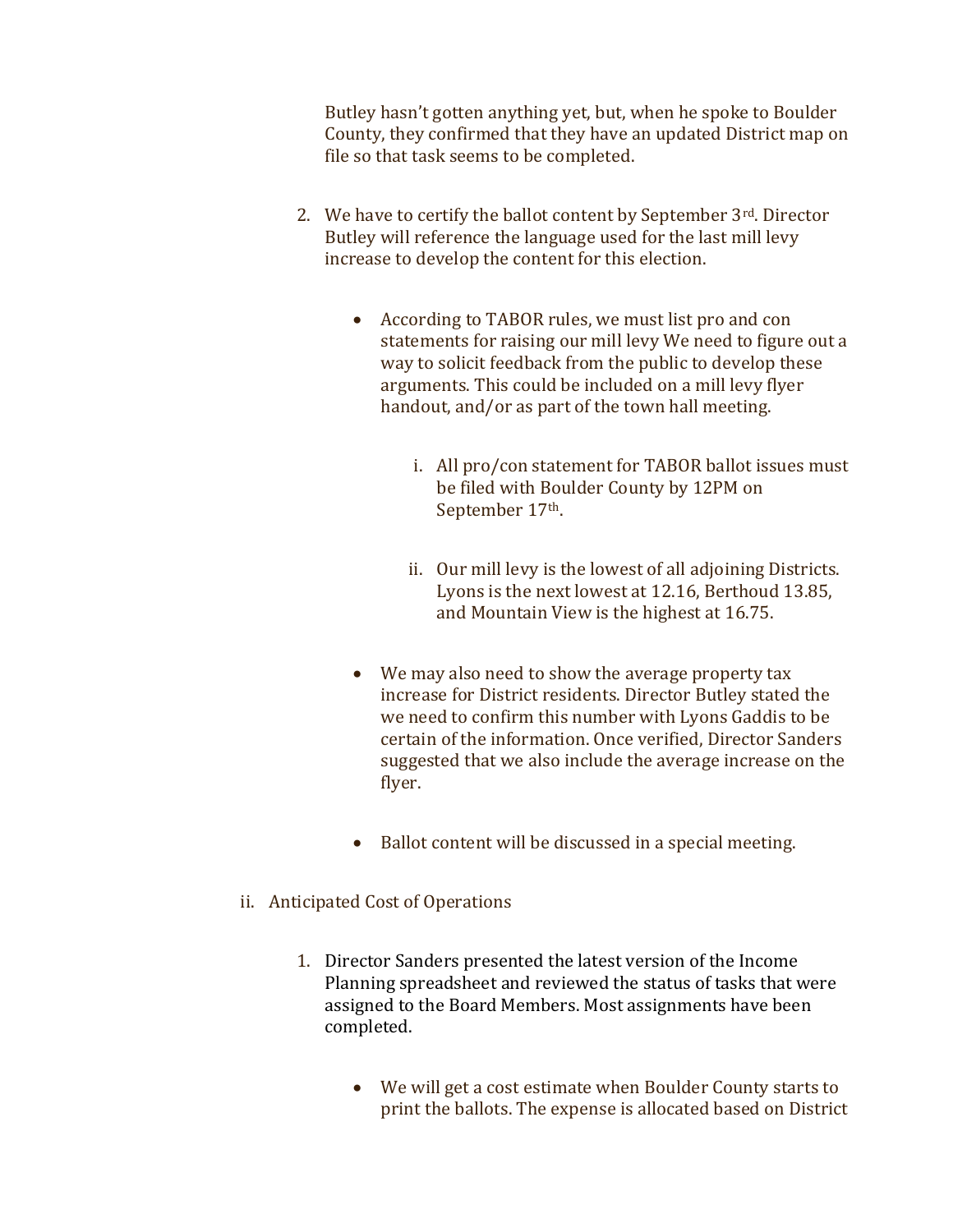population, and Director Butley expects it will run between \$3k and \$5k.

- In addition to the mill levy increase, there was discussion of adding a bond issue to the ballot, specific to station improvements. A bond would be a separate election issue, since it amounts to a borrowed mill levy, rather than an actual one. It also has an expiration date. Separating the funding avenues might allow us to lower the operating mill levy increase, so the combination might be a way to lessen the long-term financial impact to the voters. The idea will be discussed at the next study session.
- iii. Apparatus Replacement Discussed as part of other long-term planning topics.
- iv. Major Equipment Needs Director Snyder will work with Chief Trevithick to finalize the list of goals and costs.
- v. Add a page to the newsletter about the mill levy increase No update
- vi. List of reasons why the electors should vote for a mill levy increase
	- 1. Director Martin did a fantastic job putting together a flier that can be presented to the public, making the case for a mill levy increase. She was not able to be at the meeting but Director Sanders presented the first draft of the flier in her absence. The attendees made suggestions/observations that Director Sanders will relay to her to she can modify the flier as needed.

# VIII. NEW BUSINESS – None

### IX. AGENDA NEXT MONTH

- a. Work Session Saturday, August  $21<sup>st</sup>$  at  $12:30$  at the Fire Station.
- b. Regular Meeting No discussion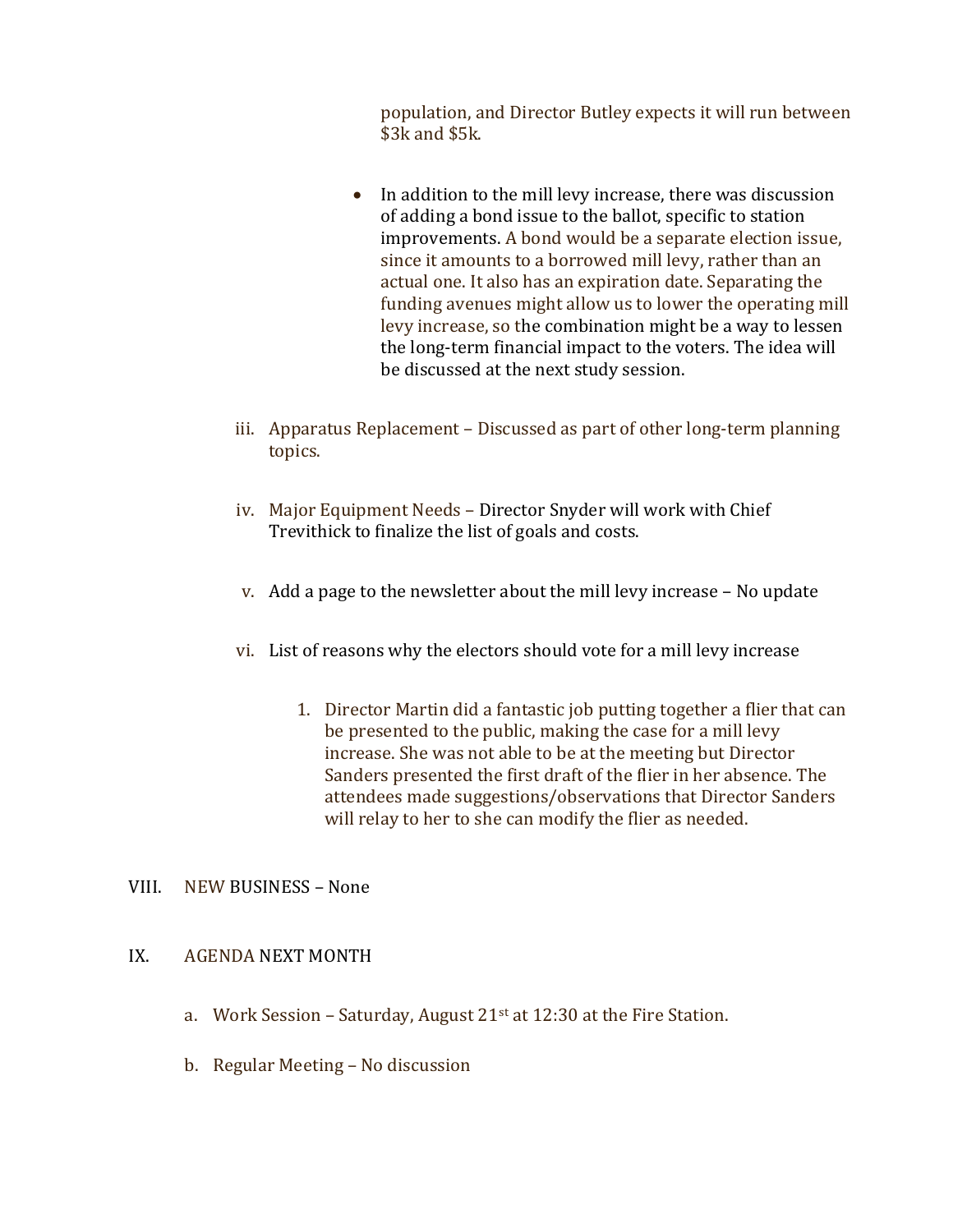X. ADJOURNMENT – A MOTION to adjourn the meeting was made by Director Brinkman. Director Sanders seconded and the meeting was adjourned at 9:25 PM.

## Motion/Resolution Summary:

- MOTION to approve the regular meeting minutes with all Board-approved corrections
- MOTION to sell the old Type 6 truck
- MOTION to adjourn the meeting

# ACTION ITEMS:

## Chief Trevithick

- Work with Director Snyder to finalize the list of goals and costs for long-term planning
- Create an editable Google Sheet so that all the board members can submit questions to include on the survey, and/or for independent distribution
- Contact Director Martin about possibly putting together a flyer about the Steak Dinner to send to the retirees
- Put up a sheet for people to sign up to bring sides, desserts, etc to Steak Dinner
- Post the sale of the old Type 6 online

### Assistant Chief Benzel – NONE

Pension Board Chair Bashor – Invite retirees to the Steak Dinner

Department Officers – NONE

All Board AND Department Members – Start "selling" the idea of a mill levy increase to the public

All Board Members – Submit questions to include on the survey, and/or for independent distribution, to Chief Trevithick's Google Sheet

### Director Snyder